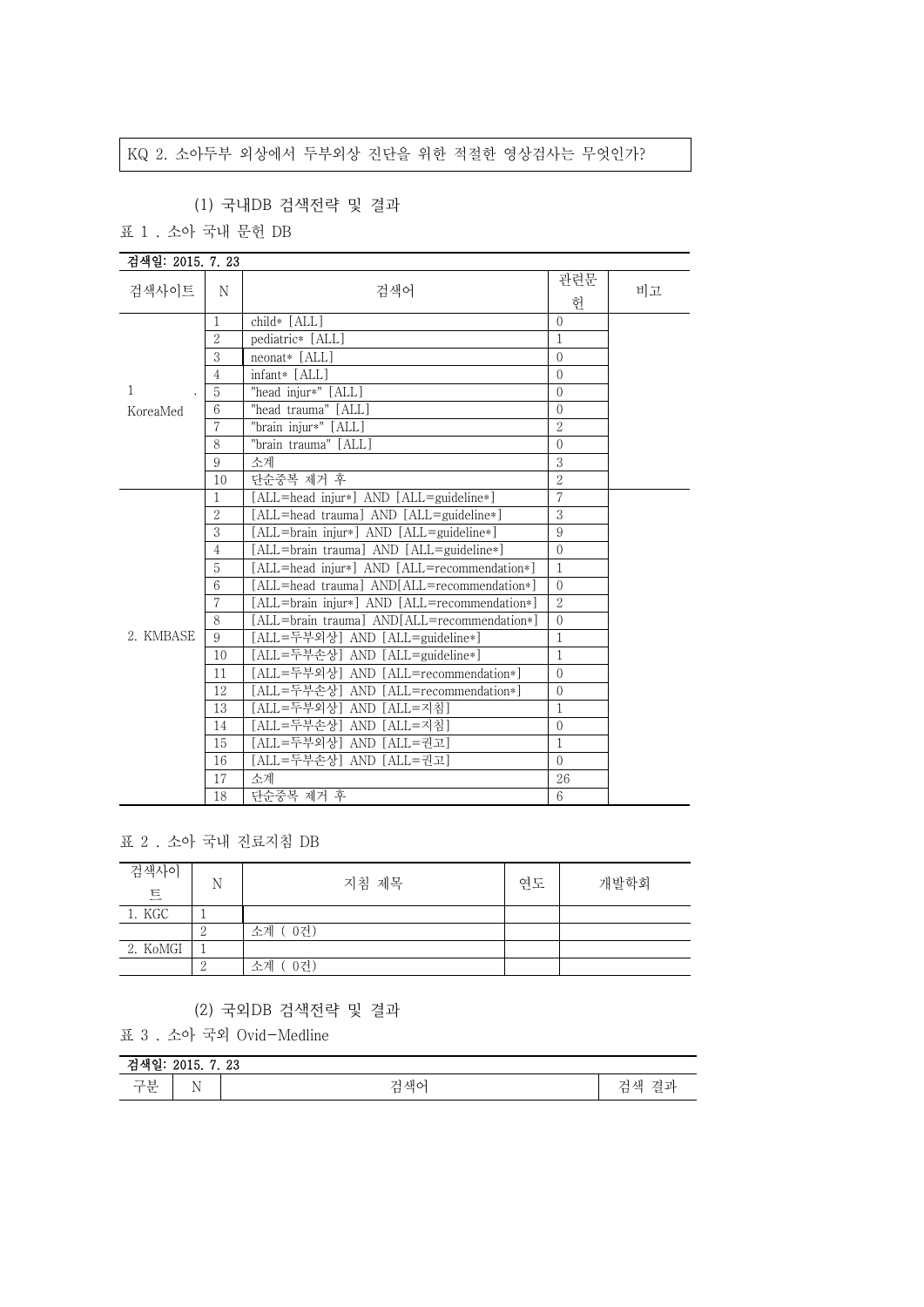|              | 검색일: 2015. 7. 23 |                                                            |         |
|--------------|------------------|------------------------------------------------------------|---------|
| 구분           | N                | 검색어                                                        | 검색 결과   |
|              | 1                | child\$.mp. or exp Child/                                  | 2002479 |
|              | $\overline{2}$   | pediatric patient\$.mp.                                    | 35831   |
|              | 3                | exp Infant, Newborn/ or neonat\$.mp.                       | 621387  |
|              | $\overline{4}$   | infant\$.mp. or exp Infant/                                | 1077129 |
|              | 5                | $OR/1-4$                                                   | 2543283 |
|              | 6                | exp Head/ or head.mp.                                      | 418254  |
|              | $\overline{7}$   | brain.mp. or exp Brain/                                    | 1504880 |
| $\mathbf{P}$ | 8                | $OR/6-7$                                                   | 1869604 |
|              | 9                | (trauma or injur\$).mp.                                    | 928590  |
|              | 10               | 8 AND 9                                                    | 160526  |
|              | 11               | exp Brain Concussion/ or concussion.mp.                    | 6996    |
|              | 12               | exp Intracranial Hemorrhages, Traumatic/ or hemorrhage.mp. | 235876  |
|              | 13               | skull fracture\$.mp. or exp Skull Fractures/               | 20009   |
|              | 14               | contusion\$.mp. or exp Contusions/                         | 11256   |
|              | 15               | $OR/10-14$                                                 | 406261  |
|              | 16               | exp Tomography, X-Ray Computed/ or CT.mp.                  | 434012  |
|              | 17               | Comput\$ Tomogr\$.mp.                                      | 212752  |
|              | 18               | $OR/16 - 17$                                               | 500416  |
| 검사           | 19               | 8 AND 18                                                   | 93634   |
|              | 20               | exp Radiography/ or radiography.mp.                        | 692210  |
|              | 21               | exp Skull/ or skull.mp.                                    | 192754  |
|              | 22               | 20 AND 21                                                  | 34099   |
|              | 23               | 19 or 22                                                   | 511155  |
| P & 검<br>사   | 24               | 15 AND 23                                                  | 40112   |
|              | 25               | guideline.pt.                                              | 15628   |
| 포함           | $\overline{26}$  | practice guideline.pt.                                     | 20483   |
|              | 27               | guideline\$.ti.                                            | 54058   |
| 기준           | 28               | recommendation\$.ti.                                       | 26289   |
|              | 29               | $OR/25 - 28$                                               | 91434   |
|              | 30               | 24 AND 29                                                  | 171     |
| 종합           | 31               | limit 30 to $yr="2000 - Current"$                          | 151     |
|              | $\overline{32}$  | 단순중복 제거 후                                                  | 147     |

표 4 . 소아 국외 Ovid-Embase

| -24<br>ᅯᇪ이<br>2010.<br>≃<br>ㄹ |                              |         |                                              |  |
|-------------------------------|------------------------------|---------|----------------------------------------------|--|
| 구보<br>乚                       | <b>AT</b><br>M<br><b>A</b> 1 | 색c<br>∸ | $-$<br>겨교<br>ᇪ<br>ستعد<br>—<br>∸<br>. .<br>▭ |  |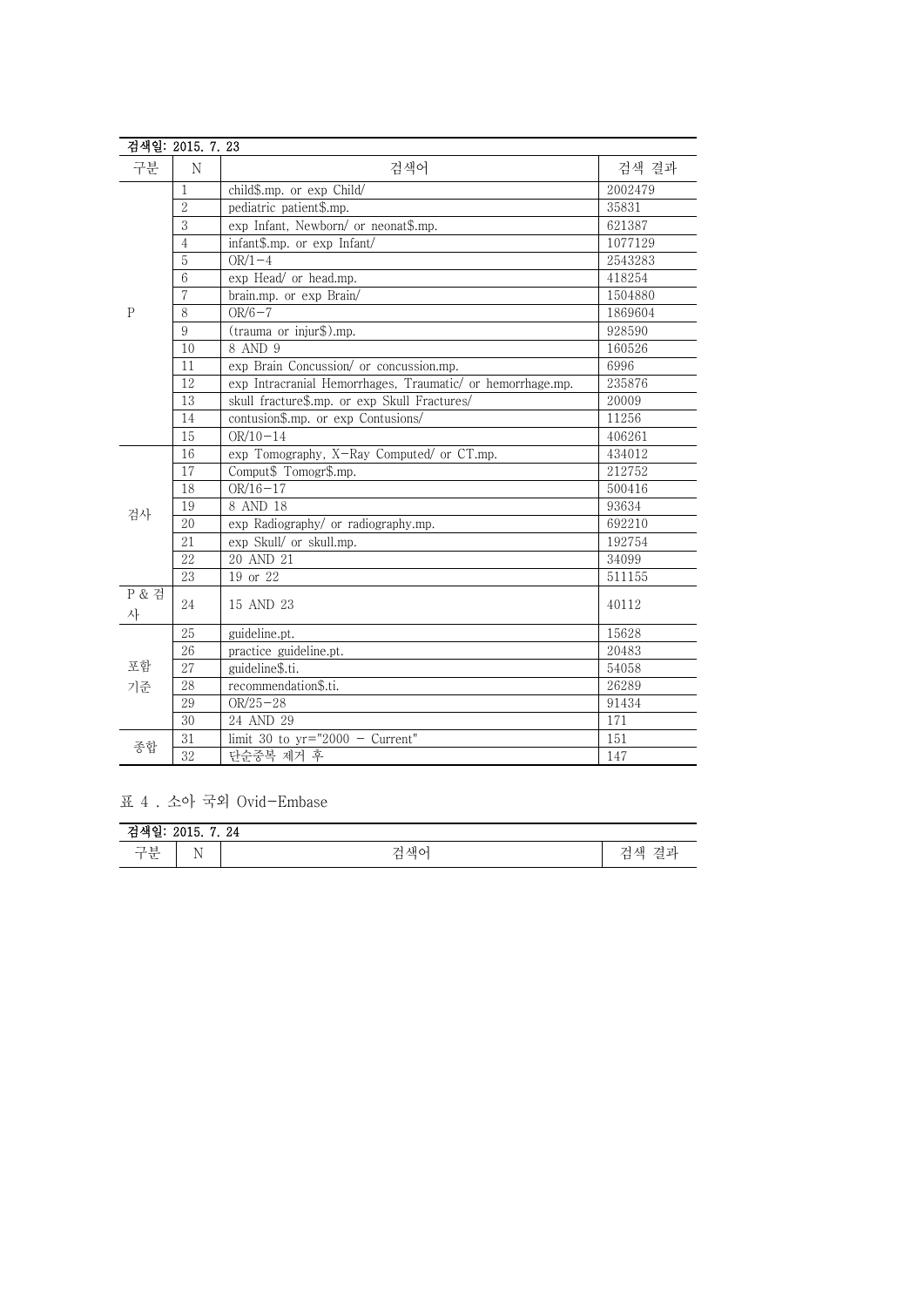| 검색일: 2015. 7. 24 |                 |                                                            |         |
|------------------|-----------------|------------------------------------------------------------|---------|
| 구분               | N               | 검색어                                                        | 검색 결과   |
|                  | 1               | child\$.mp. or exp child/                                  | 2568586 |
|                  | $\overline{2}$  | pediatric patient\$.mp.                                    | 51049   |
|                  | 3               | exp newborn disease/ or neonat*.mp.                        | 1165669 |
|                  | $\overline{4}$  | iexp infant disease/ or infant*.mp.                        | 1563403 |
|                  | 5               | $OR/1-4$                                                   | 3259109 |
|                  | 6               | exp head/ or head.mp.                                      | 624334  |
|                  | 7               | exp brain/ or brain.mp.                                    | 1847193 |
|                  | 8               | $OR/6-7$                                                   | 2377908 |
| $\mathsf{P}$     | $9\phantom{.0}$ | exp Injury/ or injur\$.mp.                                 | 1830841 |
|                  | 10              | trauma.mp.                                                 | 229657  |
|                  | 11              | $OR/9-10$                                                  | 1885411 |
|                  | 12              | 8 AND 11                                                   | 350566  |
|                  | 13              | exp brain concussion/ or concussion.mp.                    | 7833    |
|                  | 14              | hemorrhage.mp. or exp bleeding/                            | 653334  |
|                  | 15              | skull fracture\$.mp. or exp skull fracture/                | 20366   |
|                  | 16              | exp brain contusion/ or contusion\$.mp.                    | 16139   |
|                  | 17              | $OR/12-16$                                                 | 975160  |
|                  | 18              | 5 AND 17                                                   | 196975  |
|                  | 19              | $CT.mp$ , or $exp$ whole body $CT/$                        | 362393  |
|                  | 20              | exp computer assisted tomography/ or comput\$ tomogr\$.mp. | 707738  |
| 검사               | 21              | 19 or 20                                                   | 820480  |
|                  | 22              | 8 AND 21                                                   | 194521  |
|                  | $\overline{23}$ | exp skull radiography/ or radiography.mp.                  | 510377  |
|                  | 24              | $OR/22-23$                                                 | 679403  |
| P & 검            | 25              | 18 AND 24                                                  | 24874   |
| 사                |                 |                                                            |         |
| 포함               | 26              | guideline\$.ti.                                            | 69890   |
|                  | 27              | recommendation\$.ti.                                       | 32716   |
| 기준               | 28              | $OR/38 - 39$                                               | 100897  |
|                  | 29              | 25 AND 28                                                  | 125     |
| 종합               | 30              | limit 29 to $yr="2000 - Current"$                          | 119     |
|                  | $\overline{31}$ | 단순중복 제거 후                                                  | 118     |

## 표 5 . 소아 국외 GIN

| 검색일: 2015, 7, 22 |            |       |  |
|------------------|------------|-------|--|
|                  | 검색어        | 관련 결과 |  |
|                  | $child*$   |       |  |
|                  | pediatric* |       |  |
|                  | 단순중복 제거 후  |       |  |

## 표 6 . 소아 국외 NGC

| 검색일: 2015. 7. 22 |            |       |  |
|------------------|------------|-------|--|
|                  | 검색어        | 검색 결과 |  |
|                  | child*     |       |  |
|                  | pediatric* |       |  |
|                  | 단순중복 제거 후  |       |  |